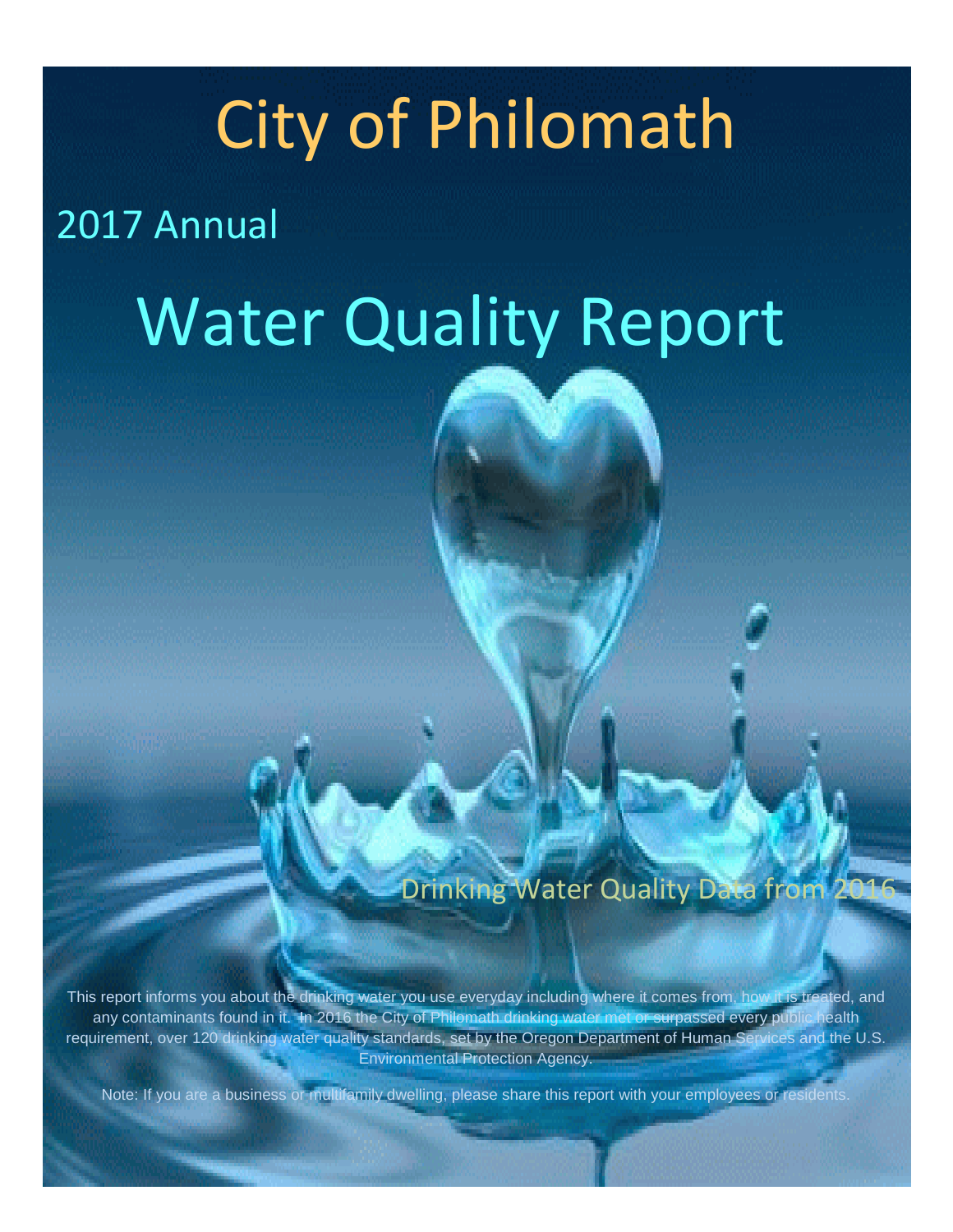## Philomath's Water System

Total Population served: 4630



## Your Sources for Drinking Water

#### **Marys River**

About 95% of Philomath's drinking water comes from the Marys River. The water is pumped to the water treatment plant located on South Ninth Street. In the first step, a chemical called alum (aluminum sulfate) is added to the "raw water". Alum makes particles like dirt and sediment in the water coagulate, or stick together. These particles clump together into larger particles called "floc". In the second step, the water enters an upflow clarifier, or primary filter. The floc particles then adhere to a synthetic media. During the third step, the water leaves the primary filter and flows through the final multi-media filter. The filters are used to remove any remaining particles in the water. A small amount of chlorine is added as it leaves the plant to kill any germs and to keep it safe in the reservoir and distribution system.

#### **11th Street Well**

A small portion of water from the 11th Street well is used when the plant is down for maintenance or when demand is too great for the plant to keep up. A small amount of chlorine is also added as the water is pumped from the well.

#### **Philomath-Corvallis Inter-tie**

In 2008 the City of Philomath and the City of Corvallis activated the Inter-tie providing Philomath with a backup source of water to help when the plant is down for repairs or maintenance.

### Philomath Source Water Assessment Report

In 2001 the Department of Environmental Quality (DEQ) and the Environmental Protection Agency (EPA), with the help of the City of Philomath conducted a Source Water Assessment of the Marys River watershed as required by the Federal Safe Drinking Water Act. This assessment identifies potential sources of contaminants that could impact the quality of the Marys River.

Results of the assessment reveal that the contaminants of concern include Sediments and Turbidity, microbiological agents and nutrients. Potential sources of theses contaminants include highways and railways, leaking septic systems, grazing animals, pastures, forest practices, rock quarries, lumber companies, water treatment plants, nurseries and, auto shops.

Philomath's Source Water Assessment Report is available for review at the Public Works Department or on the web at: http://www.deq.state.or.us/wq/dwp/docs/swasummary/pws00624.pdf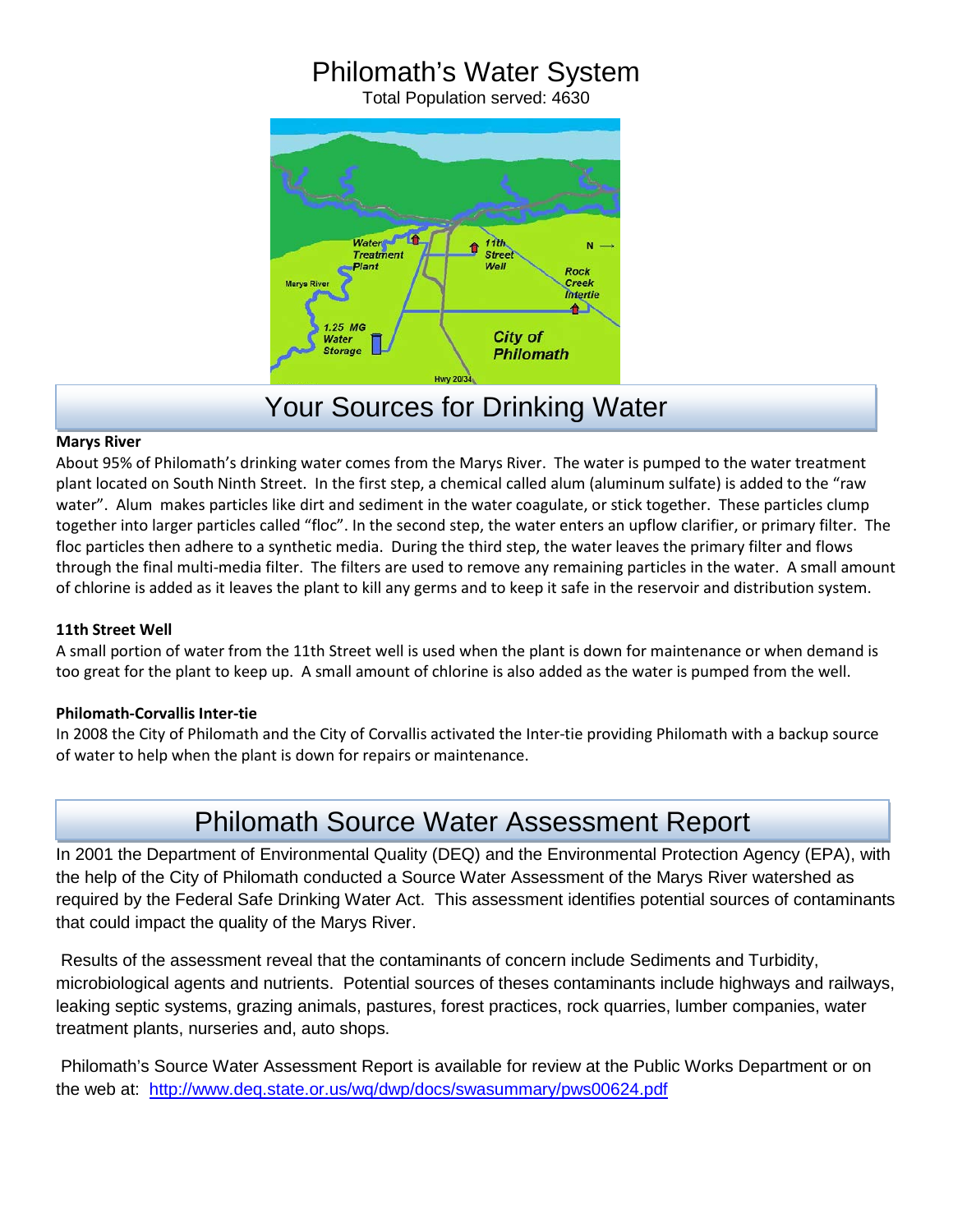## **City Water Meets Highest Standards**

You will be pleased to know that in 2016, Philomath drinking water met all federal and state drinking water standards. Providing our customers with a safe and reliable supply of high-quality drinking water is a primary goal of the Philomath Public Works Department. Our commitment to water quality excellence has in many cases carried us beyond state and federal requirements. This annual report is intended to provide current information about your drinking water and some of the programs and technologies that make it among the safest in the world.

During 2016, 183.3 million gallons of drinking water were produced by the three facilities. Approximately 96% came from the treatment plant. The plant produced an annual average of nearly 0.5 million gallons each day, while the well's production accounted for less than1% and use of the Inter-tie was almost 4%. Usage from the well and the Intertie depends on the time of year, customer demand, and maintenance requirements.

If after reading this report, you have questions or would like more information, please call the Public Works Department at 541-929-3579. The employees of the Public Works Department are dedicated to excellent customer service and value your input.

## **A Note For People With Special Health Concerns**

Some people may be more vulnerable to contaminants in drinking water than is the general population. Immuno-compromised persons such as persons with cancer undergoing chemotherapy, persons who have undergone organ transplants, people with HIV/AIDS or other immune system disorders, some elderly, and infants can be particularly at risk from infections. These people should seek advice about drinking water from their health care providers. EPA/CDC guidelines on appropriate means to lessen the risk of infection by cryptosporidium are available from the Safe Drinking Water Hotline at 800-426-4791.

## **Why Is Chlorine Added To Our Water?**

Although three quarters of the Earth's surface is covered with water, only about 1% is available for human consumption. Often this water must be treated to make it safe for human consumption. In 1908, chlorine was first used on a large scale in the United States to disinfect water supplies. Waterborne diseases such as cholera, typhoid, and dysentery were virtually eliminated in this country. Unfortunately, more than 1.5 billion people in developing countries do not have access to safe drinking water. Diseases associated with dirty water kill more than 25,000 people each day around the world, according to the World Health Organization.

Our treatment plant and well both use chlorine to disinfect the water. Low doses of chlorine act as a disinfectant protecting you from disease causing microorganisms. We are required to add disinfectant in order to meet state and federal mandates for safe drinking water.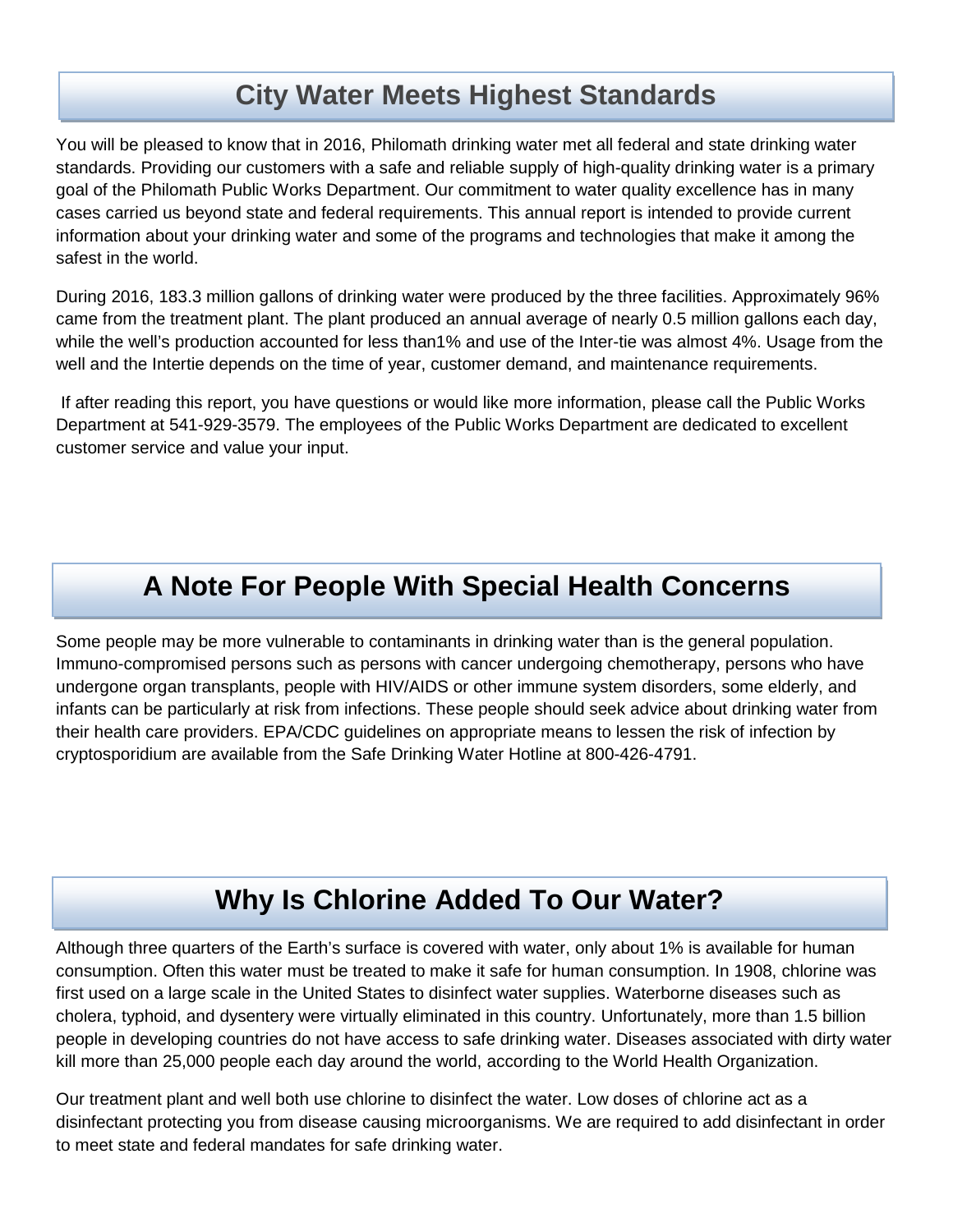#### Definitions:

**MCLG= Maximum Contaminant Level:** The Level of a contaminant in drinking water below which there is no known or expected risk to health. MCLGs allow for a margin of safety.

**MCL=Maximum Contaminant Level:** The highest level of a contaminant that is allowed in drinking water. MCLs are set as close to the MCLGs as feasible using the best available treatment technology.

**AL=Action Level**: The concentration of a contaminant which, if exceeded, triggers treatment or other requirements which a water system must follow.

**TT=Treatment Technique:** A required process intended to reduce the level of a contaminant in drinking water.

**MRDL= Maximum Residual Disinfectant Level:** The highest level of a disinfectant allowed in drinking water. There is convincing evidence that addition of a disinfectant is necessary for the control of microbial contaminants.

**MRDLG= Maximum Residual Disinfectant Level Goal:** The level of a drinking water disinfectant below which there is no known or expected risk to health. MRDLGs do not reflect the benefits of the use of disinfectants to control microbial contamination.

**ppm=Parts per Million:** one part per million is equal to one cup of food coloring in an Olympic size swimming pool (130,000 gallons).

**ppb=Parts per Billion:** one part per billion is equal to one drop of food coloring in an Olympic size swimming pool (130,000 gallons).

**NTU=Nephelometric Turbidity Unit:** the standard unit of measurement used in water analysis to measure turbidity in water samples.

**pCi/L=Picocuries per liter:** billionths of a curie per liter of water, a standard to measure radiations at very low levels.

**Radon =** a naturally-occurring radioactive gas found throughout the U.S., more often in groundwater than in surface water. The City of Philomath is not required to test for Radon.

**Cryptosporidium =** a harmful microbial pathogen found in surface water throughout the U.S. Cryptosporidium may cause cryptosporidiosis, an abdominal infection. Cryptosporidium must be ingested to cause disease and may be spread through other means than drinking water. The City of Philomath conducted a limited sampling for Cryptosporidium in late 2009 to 2010 before being released from further sampling by the Oregon Drinking Water program. Philomath finished with a highest mean month of .042 oocyst/L in unfiltered water taken before any treatment. There was none detected in finished water. The action level for Cryptosporidium is > .075 oocyst/L. There is currently no required testing for Cryptosporidium unless E. coli testing exceeds action levels in 2017 when our next sampling is required.

**Escherichia coli, known as E. coli,=** a bacteria that is present in all warm blooded mammals. Birds and animals are carriers and E. coli has even been found in some fish and turtles. Sand and soil can harbor the E. coli bacteria. The City of Philomath tested for E. coli in its source water (Marys River) in late 2009 and 2010. While some E. coli were detected in the river water, it was below the action level. There were no E. coli or fecal bacteria detected in water samples taken throughout the city.

#### How Often Is Our Water Tested?

Before the water reaches your tap, samples from the water treatment plant, reservoir, and at numerous locations throughout the distribution system are tested. Dozens of tests are performed at the treatment plant each day, while more than 100 drinking water tests are conducted throughout the distribution system each year. Hundreds of other required tests are performed by state certified contract laboratories that specialize in drinking water analyses. Results from all these tests are summarized and sent monthly to the Oregon Health Division for review.

#### FOR MORE INFORMATION

**United States Environmental Protection Agency Safe Drinking Water Hotline**

> 1-800-426-4791 www.epa.gov

**Oregon Department of Human Services Drinking Water Program**

1-541-726-2587 https://yourwater.oregon.gov/inventory.php (Philomath's ID #00624)

> **City of Philomath Website:** www.ci.philomath.or.us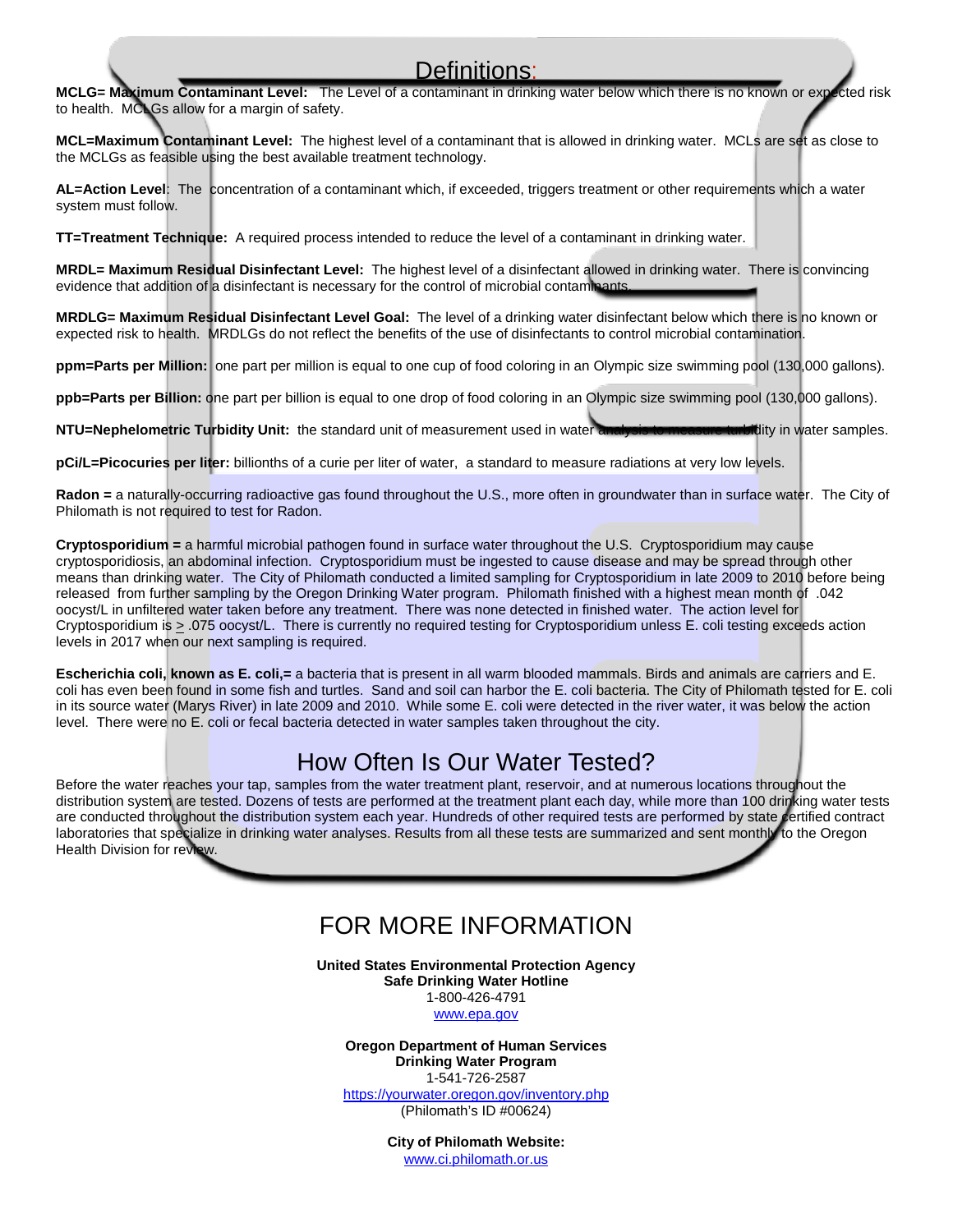| <b>Water Quality Data for 2016</b>                                         |                            |                        |                        |                                                                              |                                 |                               |                                |                       |                                                                                      |
|----------------------------------------------------------------------------|----------------------------|------------------------|------------------------|------------------------------------------------------------------------------|---------------------------------|-------------------------------|--------------------------------|-----------------------|--------------------------------------------------------------------------------------|
| <b>TEST</b>                                                                | <b>TEST</b><br><b>DATE</b> | <b>UNIT</b>            | <b>MCLG</b><br>(MRDLG) | <b>MCL</b><br>(MRDL)                                                         | <b>DETECTED</b><br><b>LEVEL</b> | <b>LOWEST</b><br><b>RANGE</b> | <b>HIGHEST</b><br><b>RANGE</b> | <b>Meets</b><br>Regs? | <b>MAJOR SOURCES</b>                                                                 |
| Inorganic                                                                  |                            |                        |                        |                                                                              |                                 |                               |                                |                       |                                                                                      |
| Fluoride                                                                   | 2016                       | ppm                    | 4                      | 4                                                                            | Average:<br>.70                 | .54                           | .90                            | Yes                   | Erosion of natural deposits;<br>water additive                                       |
| <b>Nitrate</b>                                                             | 2016                       | ppm                    | 10                     | 10                                                                           | 0.00                            | 0.00                          | 0.00                           | Yes                   | Erosion of natural deposits;<br>runoff from fertilizer use, septic<br>tank leaching. |
| <b>Barium</b>                                                              | 2012                       | ppm                    | 2.0                    | 2.0                                                                          | .010                            | 0.00                          | .010                           | Yes                   | Erosion of natural deposits                                                          |
| Nickel                                                                     | 2012                       | ppm                    | 0.1                    | 0.1                                                                          | 0.000                           | 0.000                         | 0.000                          | Yes                   | Erosion of natural deposits                                                          |
| Arsenic                                                                    | 2010                       | ppm                    | $\pmb{0}$              | .010                                                                         | 0.000                           | 0.000                         | 0.000                          | Yes                   | Erosion of natural deposits                                                          |
| Lead                                                                       | 2015                       | ppb                    | $\mathbf 0$            | $AL=15.0$                                                                    | Avg. 0.003                      | 0.000                         | 0.005                          | Yes                   | Corrosion of household plumbing                                                      |
| Copper                                                                     | 2015                       | ppm                    | 1.3                    | $AL=1.3$                                                                     | Avg. 0.241                      | 0.008                         | 0.317                          | Yes                   | Corrosion of household plumbing                                                      |
| <b>Microbiological</b>                                                     |                            |                        |                        |                                                                              |                                 |                               |                                |                       |                                                                                      |
| Turbidity                                                                  | 2016                       | <b>NTU</b>             | N/A                    | <b>TT</b>                                                                    | Avg .08                         | 0.03                          | .35                            | $\overline{Yes}$      | Soil Runoff                                                                          |
| <b>Total Coliform</b>                                                      | 2016                       | No<br>Unit             | $\Omega$               | Presence<br>of<br>coliform<br>bacteria<br>in $<$ 5% of<br>monthly<br>samples | $\Omega$                        | 0                             | $\Omega$                       | Yes                   | Naturally present in the<br>environment                                              |
| <b>Fecal Coliform</b><br>or E.coli<br>bacteria                             | 2016                       | $\overline{N}$<br>Unit | $\Omega$               | 0                                                                            | $\Omega$                        | $\Omega$                      | $\Omega$                       | Yes                   | Human or animal fecal waste                                                          |
| Disinfection By-Products, By-Product Precursors, and Disinfectant Residual |                            |                        |                        |                                                                              |                                 |                               |                                |                       |                                                                                      |
|                                                                            |                            |                        |                        |                                                                              |                                 |                               |                                |                       |                                                                                      |
| Haloacetic acids                                                           | 2016                       | ppb                    | 0.00                   | 60.0                                                                         | Avg 20.65                       | 15.0                          | 26.3                           | Yes                   | By-product of disinfection                                                           |
| Trihalomethanes                                                            | 2016                       | ppb                    | 0.00                   | 80.0                                                                         | Avg 37.15                       | 33.3                          | 41.0                           | Yes                   | By-product of disinfection                                                           |
| Total Organic<br>Carbon                                                    | 2016                       | ppm                    | N/A                    | <b>TT</b>                                                                    | Avg .57                         | 0                             | .92                            | Yes                   | Naturally present in the<br>environment                                              |
| Chlorine<br>Residual                                                       | 2016                       | ppm                    | 4.0                    | 4.0                                                                          | Avg 1.18                        | $\overline{.38}$              | 1.38                           | Yes                   | Remaining chlorine from<br>disinfection                                              |
| <b>Radionuclides</b>                                                       |                            |                        |                        |                                                                              |                                 |                               |                                |                       |                                                                                      |
| Gross Alpha                                                                | 2012                       | pCi/L                  | $\overline{0}$         | 15.0                                                                         | 0.190                           | 0.000                         | 0.190                          | Yes                   | Erosion of natural deposits                                                          |
| Radium 226/228                                                             | 2012                       | pCi/L                  | $\mathbf 0$            | 0.03                                                                         | 0.000                           | 0.000                         | 0.000                          | Yes                   | Erosion of natural deposits                                                          |
| Uranium                                                                    | 2012                       | pCi/L                  | $\mathbf 0$            | 5.0                                                                          | 0.760                           | 0.000                         | 0.760                          | Yes                   | Erosion of natural deposits                                                          |
| <b>Additional Tests of Interest</b>                                        |                            |                        |                        |                                                                              |                                 |                               |                                |                       |                                                                                      |
| Sodium                                                                     | 2012                       | ppm                    | N/A                    | $20*$                                                                        | Avg 29.0                        | 19.0                          | 39.0                           | N/A                   | Erosion of natural deposits                                                          |
| pH                                                                         | 2016                       | ppm                    |                        |                                                                              | Avg 7.7                         | 7.5                           | 8.1                            |                       |                                                                                      |
| * EDA advisory level only                                                  |                            |                        |                        |                                                                              |                                 |                               |                                |                       |                                                                                      |

EPA advisory level only.

#### **An Explanation of the Water Quality Data Table**

The table above shows the results of our water quality analyses. Every regulated contaminant that we detected in the water, even in the most minute traces, is listed here. The City of Philomath is required to report any detected contaminant within the last five years.

The table contains the name of each parameter, the highest level allowed by regulation (MCL), the ideal goals for public health (MCLG), the maximum reported value, the likely sources of each contaminant, footnotes explaining our findings, and a key to the units of measurement. Definitions of MCL and MCLG presented below are important. The data presented in this report is from the most recent testing done in accordance with the state and federal regulations.

For the complete listing of all test results, go the Oregon Drinking Water program website https://yourwater.oregon.gov/inventory.php Enter ID #:00624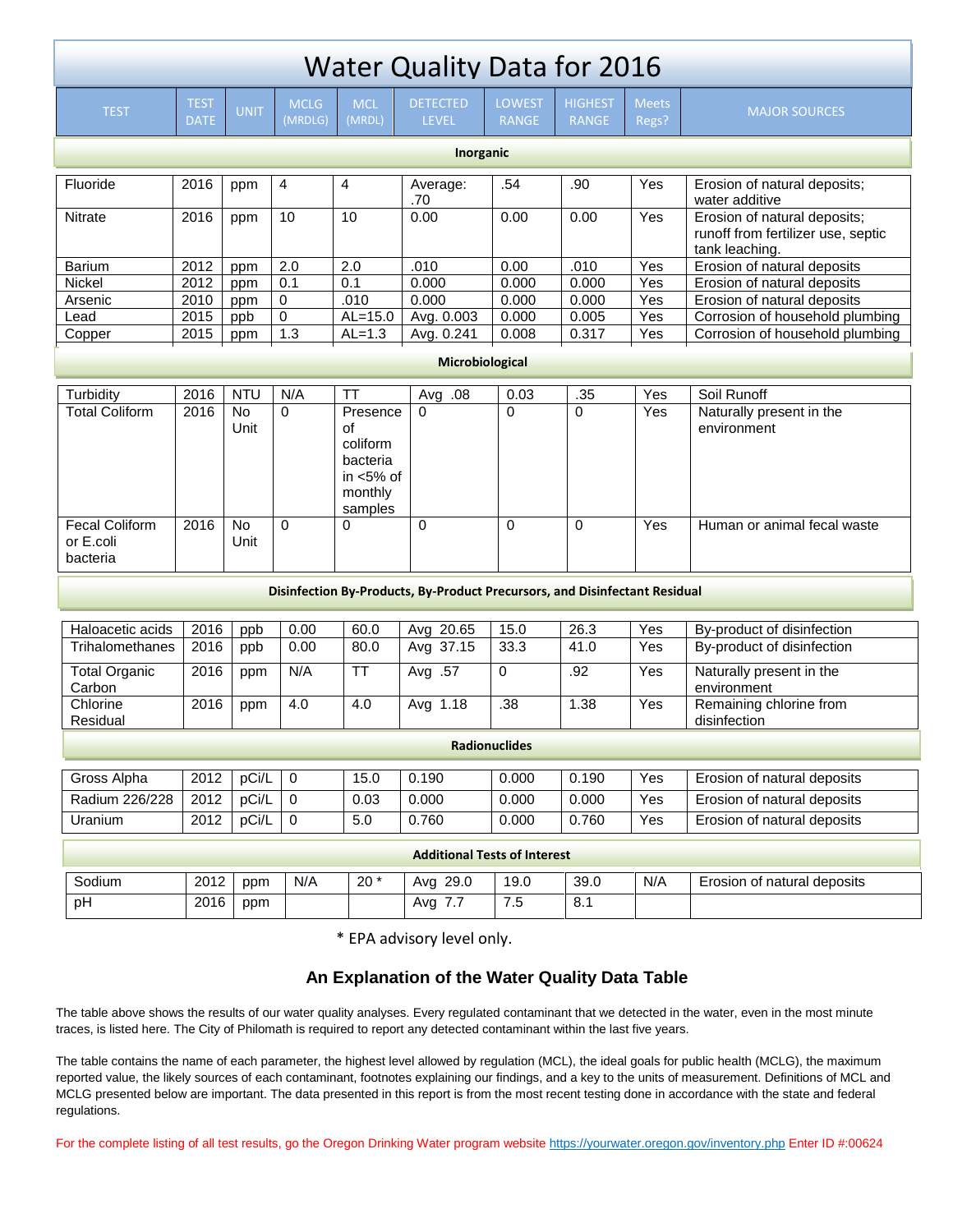## Additional Important Information

#### A Word About Lead In Drinking Water.

If present, elevated levels of lead can cause serious health problems, especially for pregnant women and young children. Lead in drinking water is primarily from materials and components associated with service lines and home plumbing. The City of Philomath is responsible for providing high quality drinking water, but cannot control the variety of materials used in plumbing components. "When your water has been sitting for several hours you can minimize the potential for lead exposure by flushing your tap for 30 seconds to 2 minutes before using water for drinking or cooking. If you are concerned about lead in your water, you may wish to have your water tested. Information on lead in drinking water, testing methods, and steps you can take to minimize exposure is available from the Safe Drinking Water Hotline or at www.epa.gov/safewater/lead.

#### Philomath Has Met Criteria For Reduced Monitoring Of DBP's.

Philomath has met the criteria for reduced monitoring of Disinfectant by Products. (DBP).

DBP's are compounds that are produced when chlorine (disinfectant) comes in contact with organic or inorganic materials that naturally occur in raw water. Treatment of the water removes a great deal of organics from the water, but the removal of all organic materials is nearly impossible resulting in minute particles remaining that combine with the chlorine. The two DBP's that are monitored are Trihalomethanes (TTHM) and Haloacetic Acids (HAA5). TTHM's are a grouping of four chemical compounds and HAA5's are a grouping of 5 chemical compounds. The Maximum Contaminate Level (MCL) on a running annual average for TTHM's is 80 parts per billion (ppb). HAA5 MCL is 60 ppb. Philomath's Long Running Annual Average has stayed below half of the MCL's for both groups allowing monitoring to be reduced from 2 dual sample sites (both sites TTHM and HAA5 samples) 4 times a year (quarterly) to 2 dual sample sites once per year.

#### Helpful Tips For Reducing Water Use:

A lawn only needs approximately one inch of water per week to stay healthy and green. It is better to give your lawn a deep watering infrequently rather than everyday. This promotes healthy root growth.

Make sure your irrigation system is operating efficiently.

- Look for broken or misdirected spray heads
- Check how much water you are applying weekly by adjusting your watering schedule.
- Set your watering schedule for early morning or late evening to avoid water loss from evaporation.
- · Consider using drip irrigation for watering.
- · Plant native or drought tolerant plants that use less water once established.
- · Be sure to check your toilets for leaks, even if you can't hear or see them. A leaky toilet can waste up to 100 gallons of your drinking water per day.

#### Planning a home improvement job? Planting a tree? Installing a fence or deck?



#### WAIT!

Here's what you need to know first:

Homeowners often make risky assumptions about whether or not they should get their utility lines marked, but every digging job requires a call – even small projects like planting trees and shrubs. The depth of utility lines varies and there may be multiple utility lines in a common area. Digging without calling can disrupt service to an entire neighborhood, harm you and those around you and potentially result in fines and repair costs. Calling 811 before every digging job gets your underground utility lines marked for free and helps prevent undesired consequences.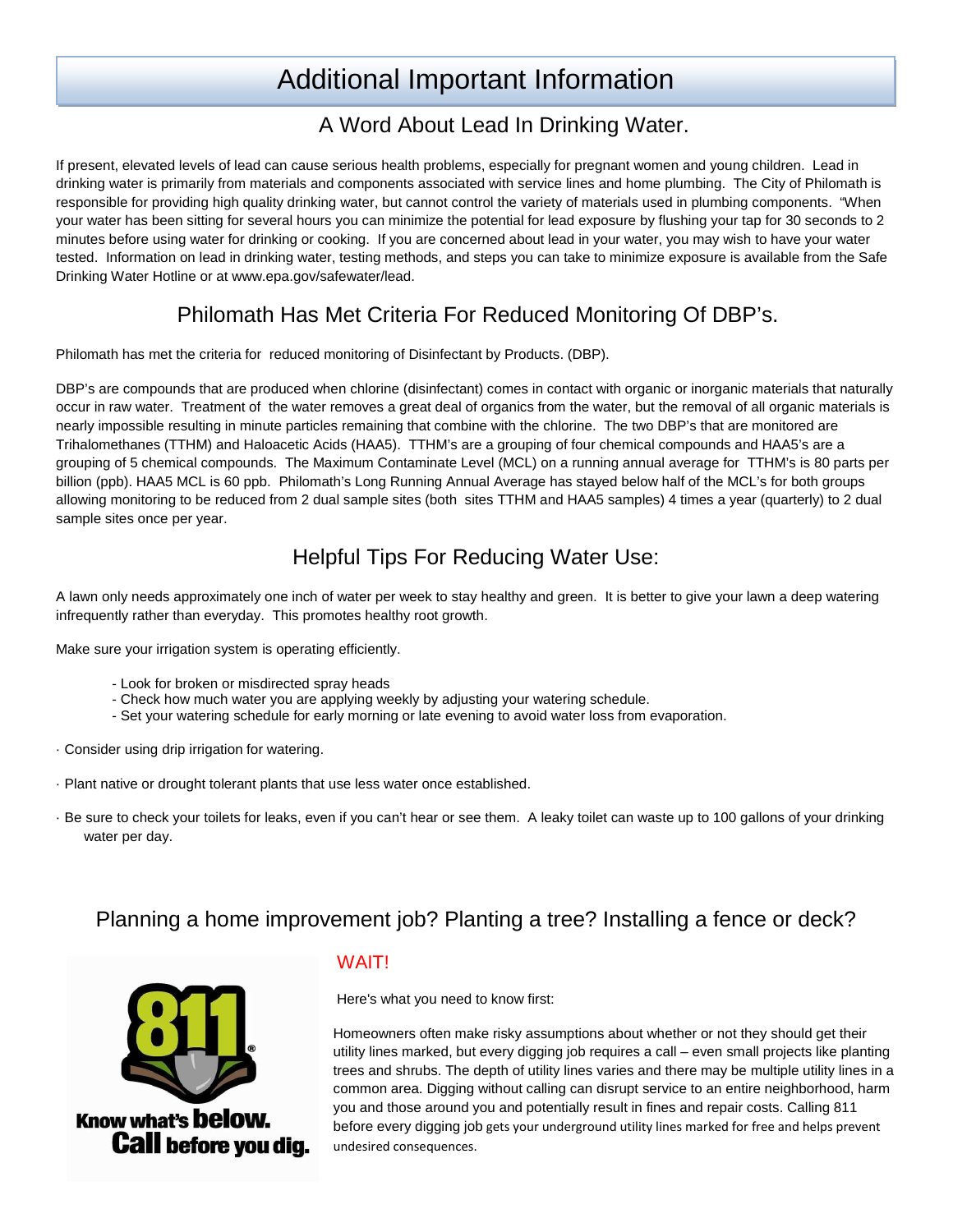### What You Should Know About Contaminates in Source Waters

When Congress passed the 1996 Safe Drinking Water Act amendments, the Environmental Protection Agency (EPA) was given the mandate to require public water systems to provide each customer with an Annual Water Quality Report every 12 months.

The sources of drinking water, both tap and bottled, include surface sources such as rivers, streams, lakes and reservoirs, and groundwater sources, or wells. As water moves through the ground or over surfaces, it dissolves naturally occurring minerals, and in some cases, radioactive material. Water can also pick up substances resulting from the presence of human or animal activity. Contaminants that may be present in the source water include:

- · **Microbial** such as viruses and bacteria, which may come from sewage treatment plants, septic systems, agricultural livestock operations, and wildlife.
- · **Inorganic** salts and metals, which can occur naturally or result from urban storm runoff, industrial or domestic wastewater discharges, oil and gas production, mining, or farming.
- · **Pesticides and herbicides** from a variety of sources such as agriculture, stormwater runoff, and residential uses.
- · **Organic chemicals** both synthetic and volatile, which are by-products of industrial processes and petroleum production, and can also come from gas stations, urban stormwater runoff, and septic systems.
- · **Radioactive** can be naturally occurring or be the result of oil and gas production and mining activities.

To insure that tap water is safe to drink, the EPA prescribes limits on the amount of certain contaminants in water provided by public water systems. Bottled water must meet similar standards for contaminant levels as prescribed by the Food and Drug Administration (FDA).

All drinking water, including bottled water, may be reasonably expected to contain at least small amounts of some contaminants. The presence of contaminants does not necessarily indicate that water poses a health risk. More information about contaminants and potential health effects can be obtained by calling the EPA's Safe Drinking Water Hotline (800-426-4791) or by visiting the EPA website address: **www.epa.gov/safewater**

#### Help Keep Our Water Clean-What You Can Do To Help

It is the people living and working in communities who have the most to gain or lose from the quality of their drinking water. Become an environmentally aware citizen and help avoid drinking water contamination. Things you can do around your home to help protect your drinking water include:

supplies, paints, solvents, lawn and garden motor oil, antifreeze, or other waste chemicals. Application rates. Participate in household hazardous waste collection events.

#### **Properly dispose of drugs and personal care Cheral Report spills on roadways-Report spills from**

**products-** Never flush medications or personal care down vehicles on the roadways by calling "911" so products down the toilet or drains. Take medications local emergency response teams can effectively to the police department or watch the newspaper for . contain and remediate the spill to prevent it from drug take back programs. entering the waterways.

**Properly dispose of chemicals-** Never pour on **Use fertilizers, Herbicides and pesticides properly**the ground, down the drain, or toilet: cleaning Apply chemicals according to label instructions and<br>supplies, paints, solvents, lawn and garden avoid runoff. Do not exceed recommended